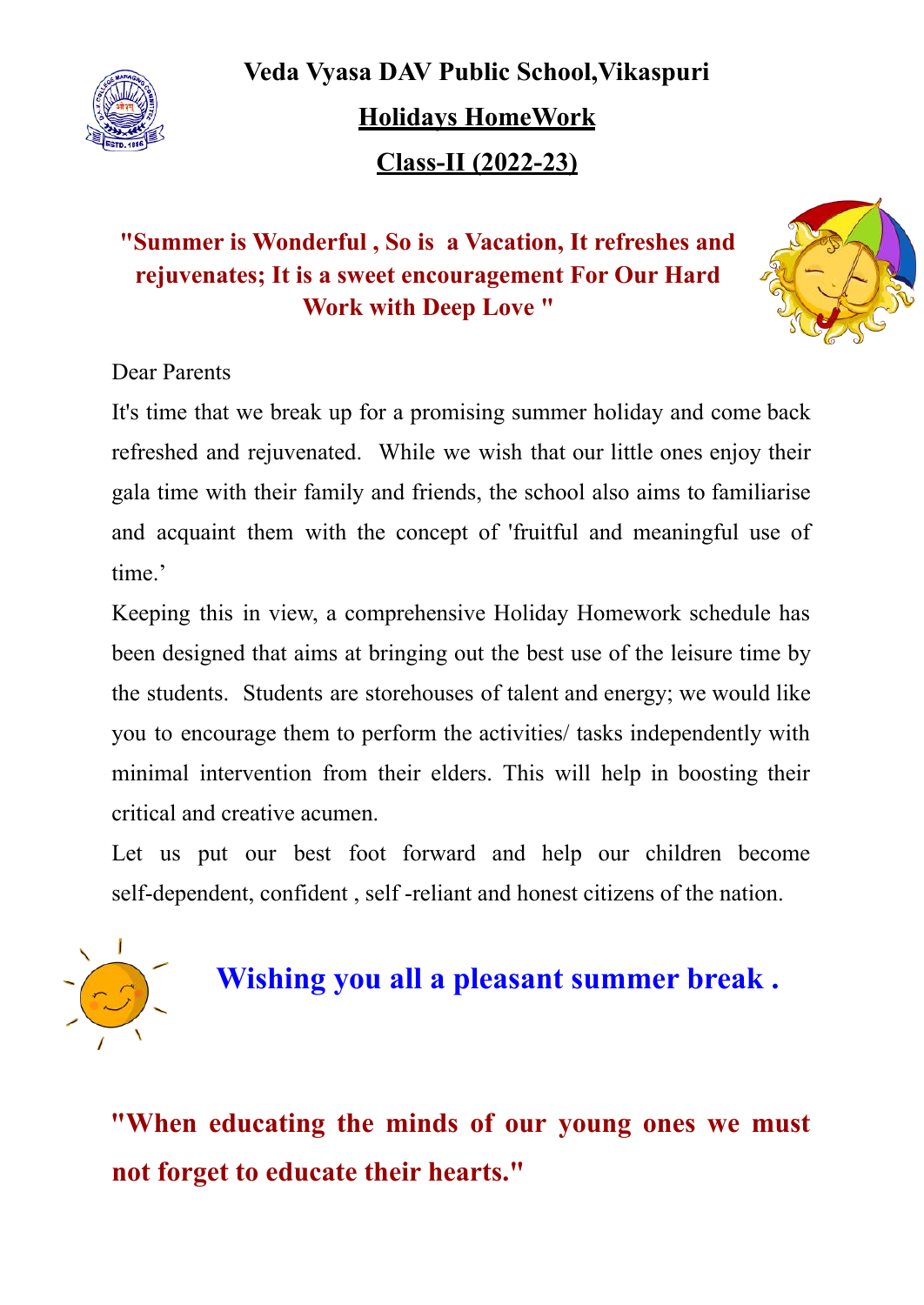## **PRACTICE TIME**



| <b>English Reader</b>    | Read L-1 to 3 and emphasis should be laid on correct<br>pronunciation.                      |
|--------------------------|---------------------------------------------------------------------------------------------|
| <u>हिंदी-भाषा अभ्यास</u> | Do pages 1 to 7 in the book.                                                                |
| <b>Maths</b>             | Revise all the concepts done till date in 3 in 1 notebook.<br>Do pages 1 to 13 in the book. |
|                          |                                                                                             |

Do 10 English(Writing) and 10 Hindi (Sulekh) in **3 in 1 notebook.**

## **ACTIVITY 1- MAKE AN ABACUS**

**"***Having your child help make their own learning tool helps your children take ownership and become more engaged in their learning."*

- Use clay and broom sticks to make an abacus.
- Refer to Pg.9 of the Maths Book for help.



## **ACTIVITY 2- HEALTH AND FITNESS**

Work out with your kids. They are sponges. Lead

by examples. Make your child follow this fitness mantra:

- 8 Jumping Jacks
- 8 Stretches
- Bounce a ball 10 times
- Fist movement 10 times.

\*Do exercise as per your comfort level.

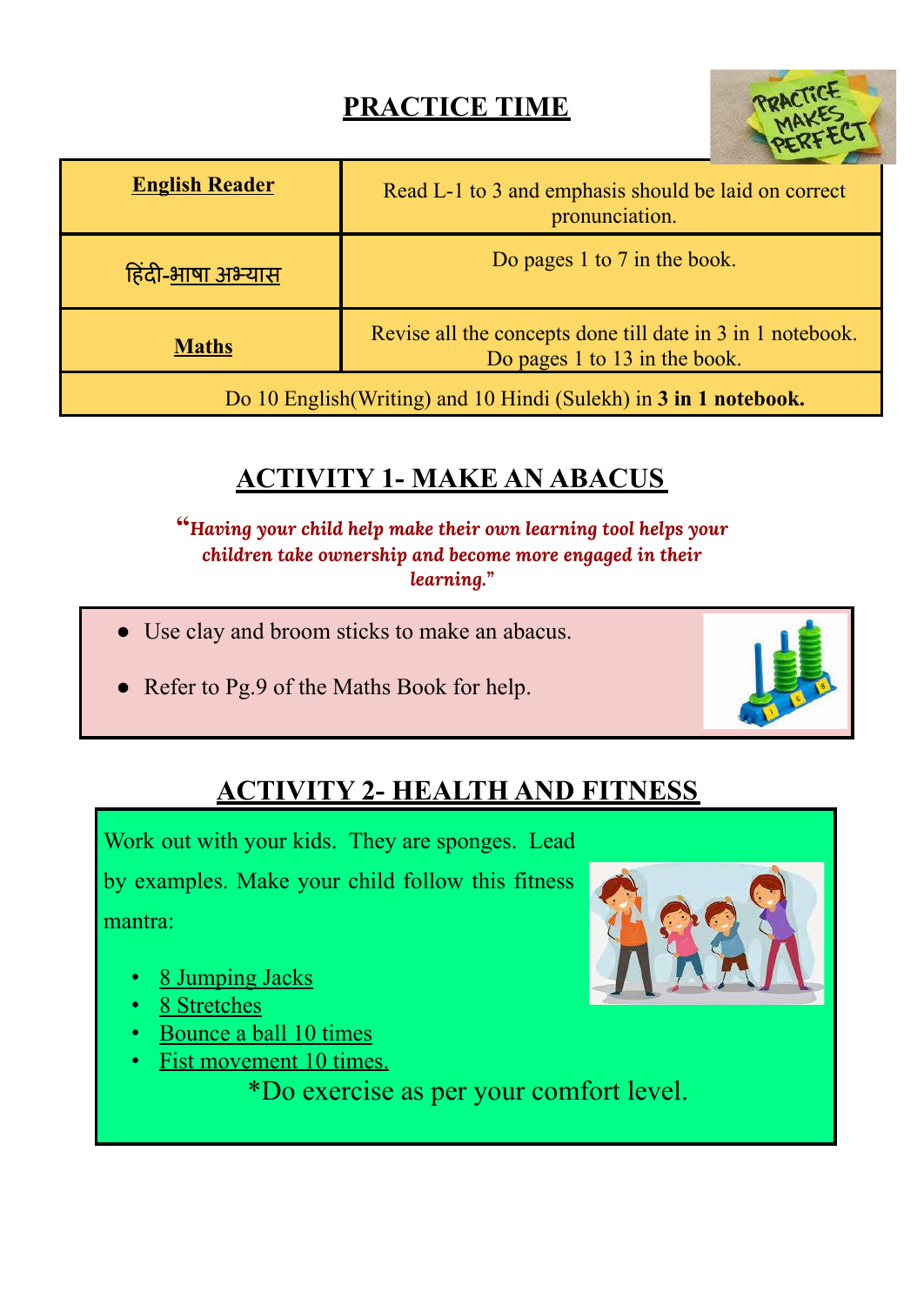## **ACTIVITY 3- MY SUPER DAD**

Make your father feel special, this **FATHER'S DAY ON 19TH JUNE**.

Make a beautiful greeting card. Paste your father's photo on the card. Decorate the card with the material available at

home. Then write 5 to 7 sentences about your father inside

the card. Surprise your dad by giving him this card on

Father's Day. It will surely bring a big smile on his face.Do not forget to click some pics and share with the class teacher.

# **ACTIVITY 4 WORD HIPPO**

● Make 10 to 15 new words(three,four,five lettered words) from the given two words:

**1**. **REFRIGERATOR**

- **2. ENTERTAINMENT**
- Do it on two separate A4 size sheets and decorate the sheets. **FOR EXAMPLE:**

### **DECORATION**

- 
- 

a. rain b. cart c. date d. cone

Like this you can make multiple new words from the given word.

# **ACTIVITY 5-GRATITUDE BIRD**

**Gratitude (Thank You) is a powerful catalyst for happiness. It is the healthiest emotion. Let's make our children learn to be thankful for**

### **what they have.**

Make a bird as shown in the picture. Make small feather cutouts using pastel sheets and write any of the things or person you are thankful for. Like your parents, grandparents, trees etc. Paste on an A4 size sheet.





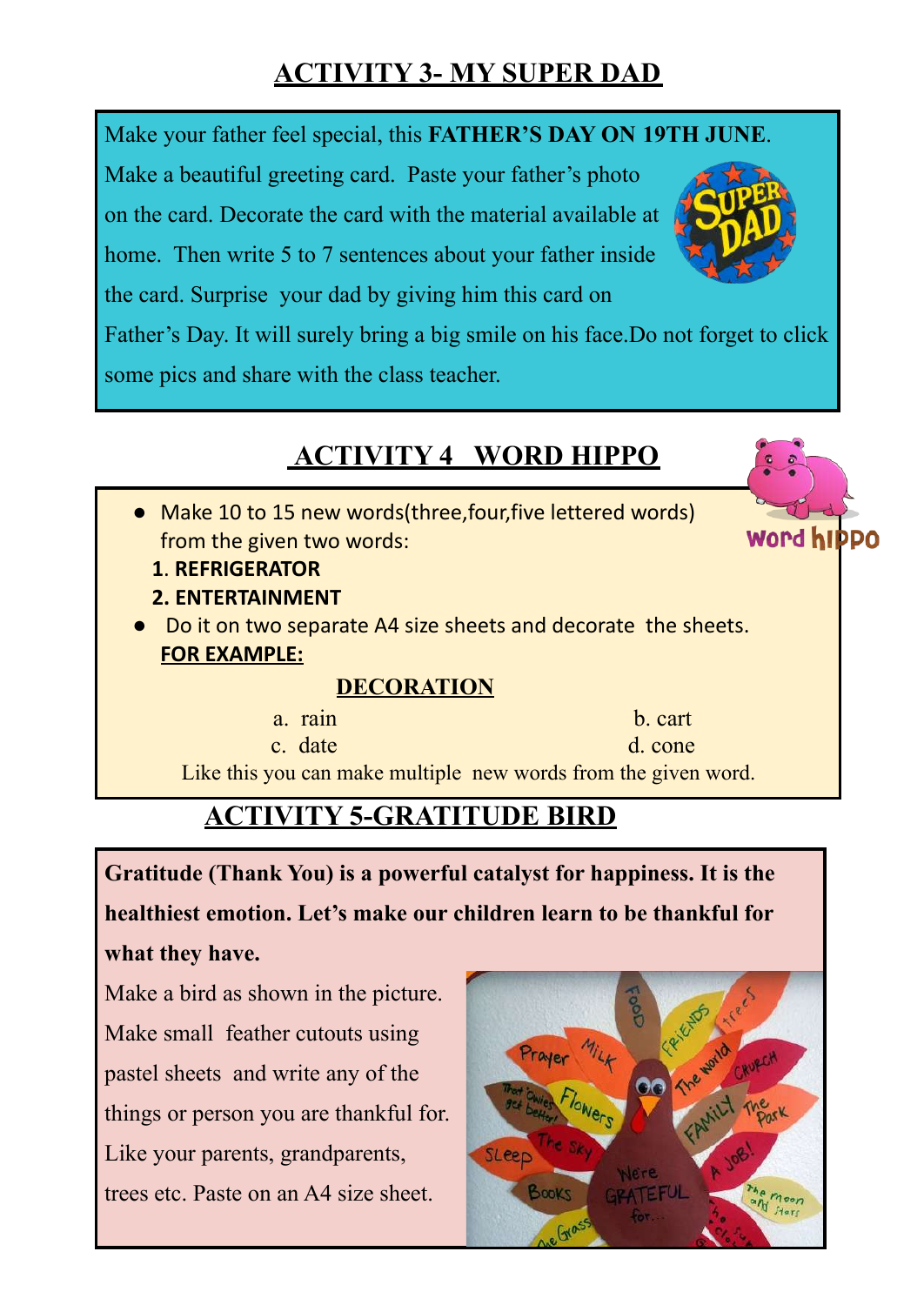## **ACTIVITY 6- LET'S MAKE A FOOD MAT**

- Take an A3 size sheet pastel sheet of any bright colour.
- Paste bold and colourful pictures on it and write their names too neatly.
- Paste pictures according to the Roll No.s

**Roll No. 1 to 10 - Vegetables**

**Roll No. 11 to 20 - Fruits**

**Roll No. 21 to 30 - Healthy Beverages**

**Roll No. 31 to 40 - Milk Products**

**Roll No. 41 onwards -Nuts and Healthy Desserts**

- Write your name and class at the back side of the sheet.
- Get the sheet laminated after completion and your food mats are ready to use.

# **ACTIVITY7- DISCOVER THE JOY OF READING**

**"Today a reader, tomorrow a leader."** One of the best habits that we can inculcate in a child is that of reading. A child who enjoys reading will be a child who will have access to the sea of knowledge.So let's help them to inculcate the habit of reading.

Act as a role model and read in front of your child. Watching you reading magazines, newspapers, and books shows your child that reading is important. Encourage your child to join you with his or

her own book while you are reading.

**Suggested books for your child to read at this age:**

- $\blacktriangleright$  Ladybird Books Level 2
- ➢ Pratham Books
- $\triangleright$  Panchatantra stories



 $We \bigcirc$  Books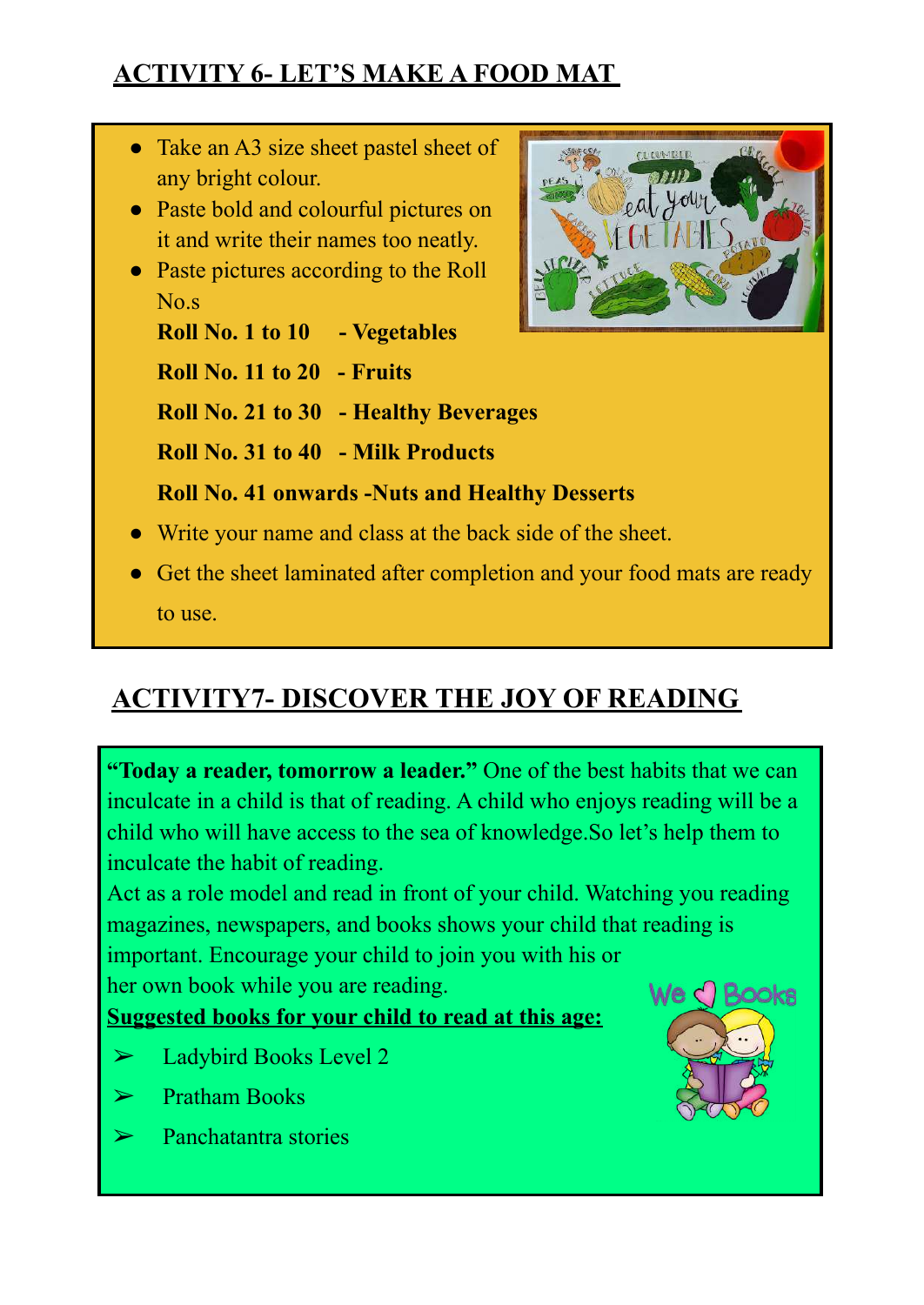## **Art and Craft Activities**

#### **ACTIVITY-I**

Make a beautiful **Paper Wall Hanging** using colourful glitter sheets as shown in the link given below: <https://youtu.be/1EjqIT42SzU>

#### **ACTIVITY-II**



Art & Craft CLASSES:PRESCHOOL-5th **Holiday Home work ECO BRICKS PROJECT** 

#### Dear students,

As you all know that single use plastic is extremely harmful for the environment. it doesn't get dissolved as is dangerous for animals too.

Let's show our care for Mother Nature by doing something creative and interesting

**\*"ECO BRICKS"\*** We can use a plastic bottle packed with used plastic wrappers to a set density. They serve as reusable plastic bricks

#### Method to make a Eco brick-

Take 1 litre or 2 litres used plastic bottle. Clean it properly and fill it with all the DRY plastic waste like wrappers of biscuits ,waffers, chocolate/ washed milk pouches/ plastic bags etc. Fill as many as wrappers in the bottle with the help of a stick you can stuff it and make a solid plastic brick. Make at least 5 Eco bricks and bring after summer break. Enjoy your self !